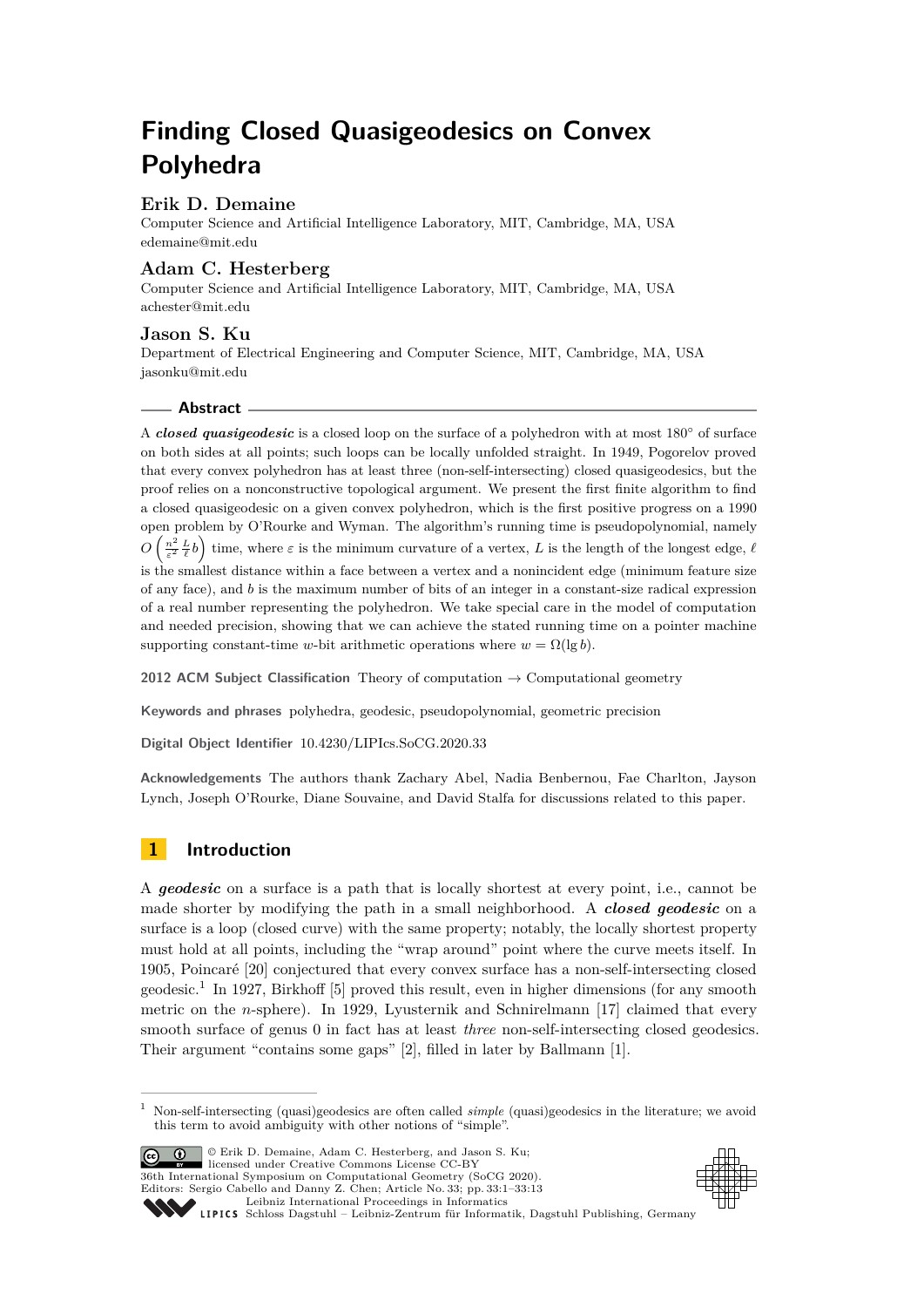<span id="page-1-0"></span>

**Figure 1** At a vertex of curvature *κ*, there is a *κ*-size interval of angles in which a segment of a quasigeodesic can be extended: the segment of geodesic starting on the left can continue straight in either of the pictured unfoldings, or any of the intermediate unfoldings in which the right pentagon touches only at a vertex.

For non-smooth surfaces (such as polyhedra), an analog of a geodesic is a *quasigeodesic* – a path with  $\leq 180^\circ$  of surface on both sides locally at every point along the path. Equivalently, a quasigeodesic can be locally unfolded to a straight line: on a face, a quasigeodesic is a straight line; at an edge, a quasigeodesic is a straight line after the faces meeting at that edge are unfolded (developed) flat at that edge; and at a vertex of curvature *κ* (that is, a vertex whose sum of incident face angles is  $360° - \kappa$ ), a quasigeodesic entering the vertex at a given angle can exit it anywhere in an angular interval of length  $\kappa$ , as in Figure [1.](#page-1-0) Analogously, a *closed quasigeodesic* is a loop which is quasigeodesic. In 1949, Pogorelov [\[19\]](#page-12-3) proved that every convex surface has at least three non-self-intersecting closed quasigeodesics, by applying the theory of quasigeodesics on smooth surfaces to smooth approximations of arbitrary convex surfaces and taking limits.

The existence proof of three closed quasigeodesics is nonconstructive, because the smooth argument uses a nonconstructive topological argument (a homotopy version of the interme-diate value theorem).<sup>[2](#page-1-1)</sup> In 1990, Joseph O'Rourke and Stacia Wyman posed the problem of finding a polynomial-time algorithm to find any closed quasigeodesic on a given convex polyhedron (aiming in particular for a non-self-intersecting closed quasigeodesic) [\[18\]](#page-12-4). This open problem was stated during the open problem session at SoCG 2002 (by O'Rourke) and finally appeared in print in 2007 [\[9,](#page-12-5) Open Problem 24.24]. Two negative results mentioned in [\[9\]](#page-12-5) are that an *n*-vertex polyhedron can have  $2^{\Omega(n)}$  non-self-intersecting closed quasigeodesics (an unpublished result by Aronov and O'Rourke) and that, for any *k*, there is a convex polyhedron whose shortest closed geodesic is not composed of *k* shortest paths (an unpublished result from the discussion at SoCG 2002).

Even a finite algorithm is not known or obvious. One approach is to argue that there is a closed quasigeodesic consisting of  $O(n)$  (or any function  $s(n)$ ) segments on faces. It seems plausible that the "short" closed quasigeodesics from the nonconstructive proofs satisfy

<span id="page-1-1"></span><sup>&</sup>lt;sup>2</sup> A proof sketch for the existence of one closed geodesic on a smooth convex surface is as follows. By homotopy, there is a transformation of a small clockwise loop into its (counterclockwise) reversal that avoids self-intersection throughout. Consider the transformation that minimizes the maximum arclength of any loop during the transformation. By local cut-and-paste arguments, the maximum-arclength intermediate loop is in fact a closed geodesic. The same argument can be made for the nonsmooth case.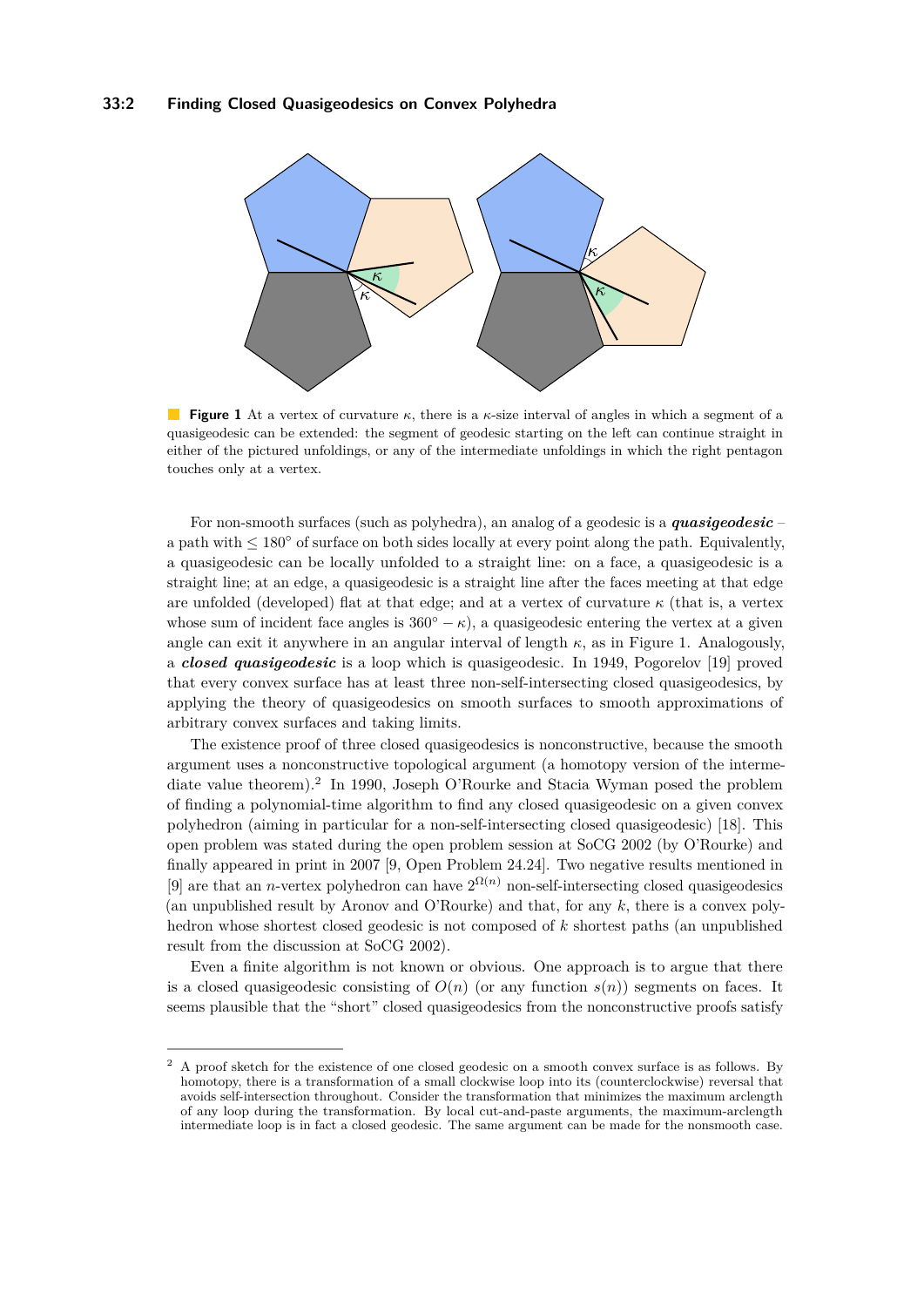this property, but as far as we know the only proved property about them is that they are non-self-intersecting, which does not obviously suffice. (A quasigeodesic could plausibly wind many times around a curvature-bisecting loop, like the equator of a cube, somehow turn around, and symmetrically unwind, all without collisions.) If true, there are  $O(n)^{s(n)}$ combinatorial types of quasigeodesics to consider, and each can be checked via the existential theory of the reals (in exponential time), resulting in an exponential-time algorithm. But we do not know how to bound  $s(n)$ ; even the results of this paper give no upper bound on the number of segments constituting a closed quasigeodesic. In general, polyhedra such as isosceles tetrahedra have arbitrarily long non-self-intersecting closed geodesics (and even infinitely long non-self-intersecting geodesics) [\[14\]](#page-12-6), so the only hope is to find an upper bound  $s(n)$  on some (fewest-edge) closed quasigeodesic.

#### **1.1 Our Results**

We develop an algorithm that finds at least one<sup>[3](#page-2-0)</sup> closed quasigeodesic on a given convex polyhedron in  $O\left(\frac{n^2}{\epsilon^2}\right)$  $\frac{n^2}{\varepsilon^2} \frac{L}{\ell}$  real operations, where *n* is the number of vertices of the polyhedron,  $\varepsilon$  is the smallest curvature at a vertex, *L* is the length of the longest edge, and  $\ell$  is the smallest distance within a face between a vertex and a nonincident edge (minimum feature size of any face). In the model described below in Section [1.2,](#page-2-1) these real operations take  $O\left(\frac{n^2}{\varepsilon^2}\right)$  $\frac{n^2}{\varepsilon^2} \frac{L}{\ell} b$  time if the input numbers are constant-size radical expressions over *b*-bit integers.

This running time is pseudopolynomial, so this does not yet resolve the open problem of a polynomial-time algorithm. The closed quasigeodesic output by our algorithm may be self-intersecting, even though a non-self-intersecting closed quasigeodesic is guaranteed to exist. Furthermore, the quasigeodesic path is output implicitly (in a format detailed below), as we lack a bound on the number  $s(n)$  of needed segments. In Section [3,](#page-10-0) we discuss some of the difficulties involved in resolving either of these issues.

## <span id="page-2-1"></span>**1.2 Models of Computation**

Our results hold in several standard models of computation, which we pay careful attention to. While much work has been done on computational geometry in bounded-precision computational models [\[7,](#page-12-7) [8,](#page-12-8) [23\]](#page-12-9), we are not aware of a single reference that describes all the relevant models, or with models that can handle representing polyhedra and geodesic paths. Thus we detail the possible model choices, distinguishing four aspects of the model:

- **1. Combinatorial model of computation.** In combinatorial algorithms and data structures (without real numbers), there are two popular models of computation:
	- **a. Pointer machine** [\[3,](#page-11-3) [10,](#page-12-10) [13\]](#page-12-11): Memory is decomposed into *m* records, each with a constant number of fields. Each field can store a *w*-bit integer or a pointer to another record. One record represents the machine's registers, and in constant time, the machine can read and write fields within constant pointer distance from that record, and create and/or destroy such a record.

<span id="page-2-0"></span><sup>3</sup> Our algorithm may in fact produce a list of closed quasigeodesics, but there are some closed quasigeodesics that it cannot find, including closed geodesics (not passing through a vertex) and possibly all non-selfintersecting closed quasigeodesics.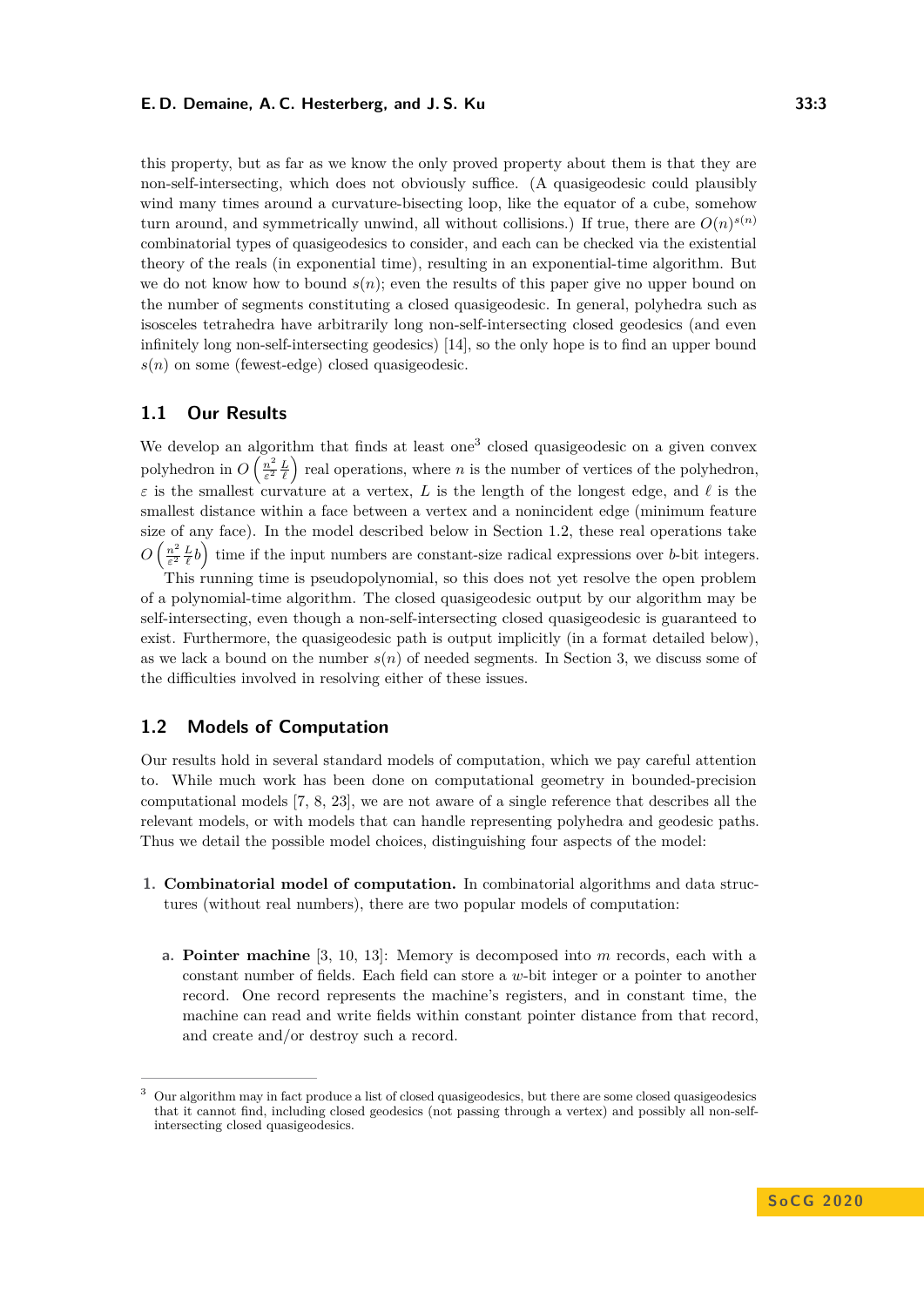#### **33:4 Finding Closed Quasigeodesics on Convex Polyhedra**

**b. Word RAM** [\[11\]](#page-12-12): Memory is an array of *m* words, each of which can store a *w*-bit integer. The first  $O(1)$  words represent the machine's registers. In constant time, the machine can modify the register words or any word whose array index is given by a register word. The word RAM can simulate the pointer machine.

In both cases, the machine can also do basic *w*-bit integer arithmetic  $(+, -, \times, \div,$ mod, AND, OR, NOT,  $\langle \cdot, \cdot \rangle$ , =) in constant time, and we assume that  $w = \Omega(\lg n)$  (the transdichotomous assumption, named for how it bridges the problem and machine [\[11\]](#page-12-12)). Our algorithm works in the pointer machine, and thus also in the word RAM.

- **2. Real model of computation.** To deal with geometry (e.g., to represent the input), we need to handle some form of real numbers. We define three models of increasing generality that represent numbers in some binary format.
	- **a. Integers** (encoded in binary): Can be added, subtracted, multiplied, and compared in  $O(b)$  time, where *b* is the total number of bits in the operands. Here we make the transdichotomous assumption that  $w = \Omega(\lg b)$ , in which case integer multiplication can be done in  $O(b)$  time [\[16\]](#page-12-13). (Without this assumption, integer multiplication requires  $O(b \log b)$  bit operations [\[12\]](#page-12-14), so we would just gain a log factor in our running times.)
	- **b. Rationals** (encoded as two integers, numerator and denominator, in binary): Same performance as integers, plus real division in  $O(b)$  time.
	- **c. Constant-size radical expressions over integers** (encoded as a constant-size expression tree with operators  $+$ ,  $-$ ,  $\times$ ,  $\div$ ,  $\sqrt[k]{\ }$  and integer leaves): By known results in root separation bounds [\[6\]](#page-11-4), if *b* is the total number of bits in the integer leaves, then the first  $O(b)$  bits can be computed in  $O(b)$  time; and if the expression is nonzero, some of these  $O(b)$  bits will be nonzero, enabling exact comparison with 0. Thus, such numbers can be compared in  $O(b)$  time, but when combining them arithmetically, we need to take care that the expression never grows beyond constant size. Also, we can compute the floor of such a number in  $O(b)$  time.

Our algorithm works in the last model, and therefore supports inputs in any of the three models. Past work [\[7,](#page-12-7) [8\]](#page-12-8) assumes  $O(w)$ -bit integer or rational inputs, which is less suitable for inputs of polyhedra, as described below.

These models contrast the real RAM model [\[22\]](#page-12-15), where the inputs are black-box real numbers supporting radical operations  $+$ ,  $-$ ,  $\times$ ,  $\div$ ,  $\swarrow$  and comparisons in constant time. While standard in computational geometry, this model is not very realistic for a digital computer, because it does not bound the required precision, which can grow without bound. For example, the real RAM model crucially does not support converting black-box real numbers into integers (e.g., via the floor function), or else one can solve PSPACE [\[21\]](#page-12-16) and #SAT [\[4\]](#page-11-5) in polynomial time. Our algorithm actually needs to use the floor function, so it does not work on the "reasonable" real RAM model which lacks this operation.

- **3. Polyhedron format.** The combinatorial structure of the polyhedron can be encoded as a primal or dual graph, as usual, but which real numbers should represent the geometry? Because the quasigeodesic problem is about the intrinsic geometry of the surface of a polyhedron, the input geometry can be naturally represented intrinsically as well as extrinsically, leading to three natural representations:
	- **a. Extrinsic coordinates:** 3D coordinates for each vertex.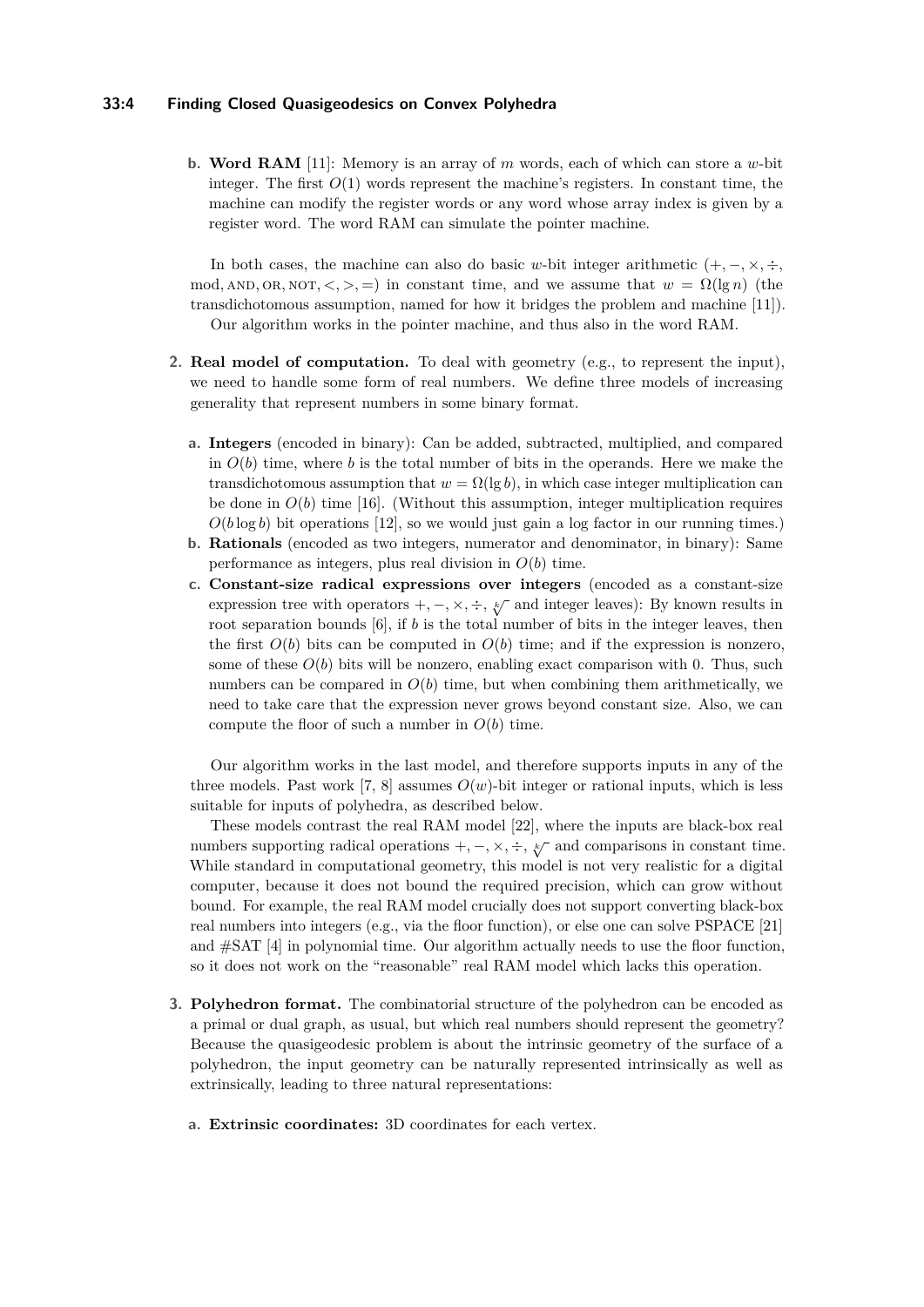- **b. Intrinsic coordinates:** For each face, for some isometric embedding of the face into 2D, the 2D coordinates of each vertex of the embedded face.
- **c. Intrinsic lengths:** For each face, the lengths of the edges. This representation assumes the faces have been combinatorially triangulated (so some edges may be flat).

In our real-number model of constant-size radical expressions over integers, extrinsic coordinates can be converted into intrinsic coordinates which can be converted from/to intrinsic lengths. Indeed, this feature is one of our motivations for this real-number model. (The reverse direction, from intrinsic to extrinsic, is more difficult, as it involves solving the Alexandrov problem [\[15\]](#page-12-17).)

Our algorithm works in any of these input models.

**4. Output format.** Because we do not know any bounds on the number of segments (faces) in a closed quasigeodesic, we need to allow an implicit representation of the output. Specifically, we allow a quasigeodesic to be specified by a sequence of commands of the following form:

follow a path *R* from vertex *u* to vertex *v*, traversing through some prefix of faces in the periodic sequence

$$
f_1, f_2, \ldots, f_m; f_1, f_2, \ldots, f_m; \ldots
$$

We cannot specify the number of faces in the prefix, nor the length  $\ell(R)$  of the path, but we can compute  $\ell(R)$  with any desired precision: specifically, we can compute  $\Omega(k)$ high-order bits of  $\ell(R)$  in  $O(k)$  time. We also cannot specify the direction that the path leaves *u* with exact precision, but we can compute  $\Omega(k)$  high-order bits of the coordinates for a point  $p$  such that the direction of the path leaving  $u$  is toward  $p$ , again in  $O(k)$  time. None of these quantities can be specified exactly, because the number of needed bits may be arbitrarily large, again because the path may visit arbitrarily many faces. But we can guarantee that such a path exists.

## **2 Algorithm**

In this section, we give an algorithm to find a closed quasigeodesic on the surface of a convex polyhedron *P*. First, a bit of terminology: we define a *(quasi)geodesic ray/segment* to be a one/two-ended path that is (quasi)geodesic.

## <span id="page-4-2"></span>**2.1 Outline**

The idea of the algorithm is roughly as follows: first, we define a directed graph for which each node<sup>[4](#page-4-0)</sup> is a pair  $(V, [\varphi_1, \varphi_2])$  of a vertex V of P and a small interval of directions at it, with an edge from one such node,  $(U, I)$ , to another,  $(V, J)$ , if a geodesic ray starting at the polyhedron vertex *U* and somewhere in the interval of directions *I* can reach *V* and continue quasigeodesically everywhere in  $J^5$  $J^5$ . We show how to calculate at least one out-edge from every node of that graph, so we can start anywhere and follow edges until hitting a node twice, giving a closed quasigeodesic.

<span id="page-4-0"></span>We use the word "node" and lower-case letters for vertices of the graph to distinguish them from vertices of a polyhedron, for which we use capital letters and the word "vertex".

<span id="page-4-1"></span><sup>5</sup> Since we consider only geodesic rays that can continue quasigeodesically *everywhere* in *J*, there are some closed quasigeodesics that we cannot find: those that leave a polyhedron vertex in a direction in an interval *J* for which some directions are not quasigeodesic continuations. In particular, this algorithm is unlikely to find closed quasigeodesics that turn maximally at a polyhedron vertex.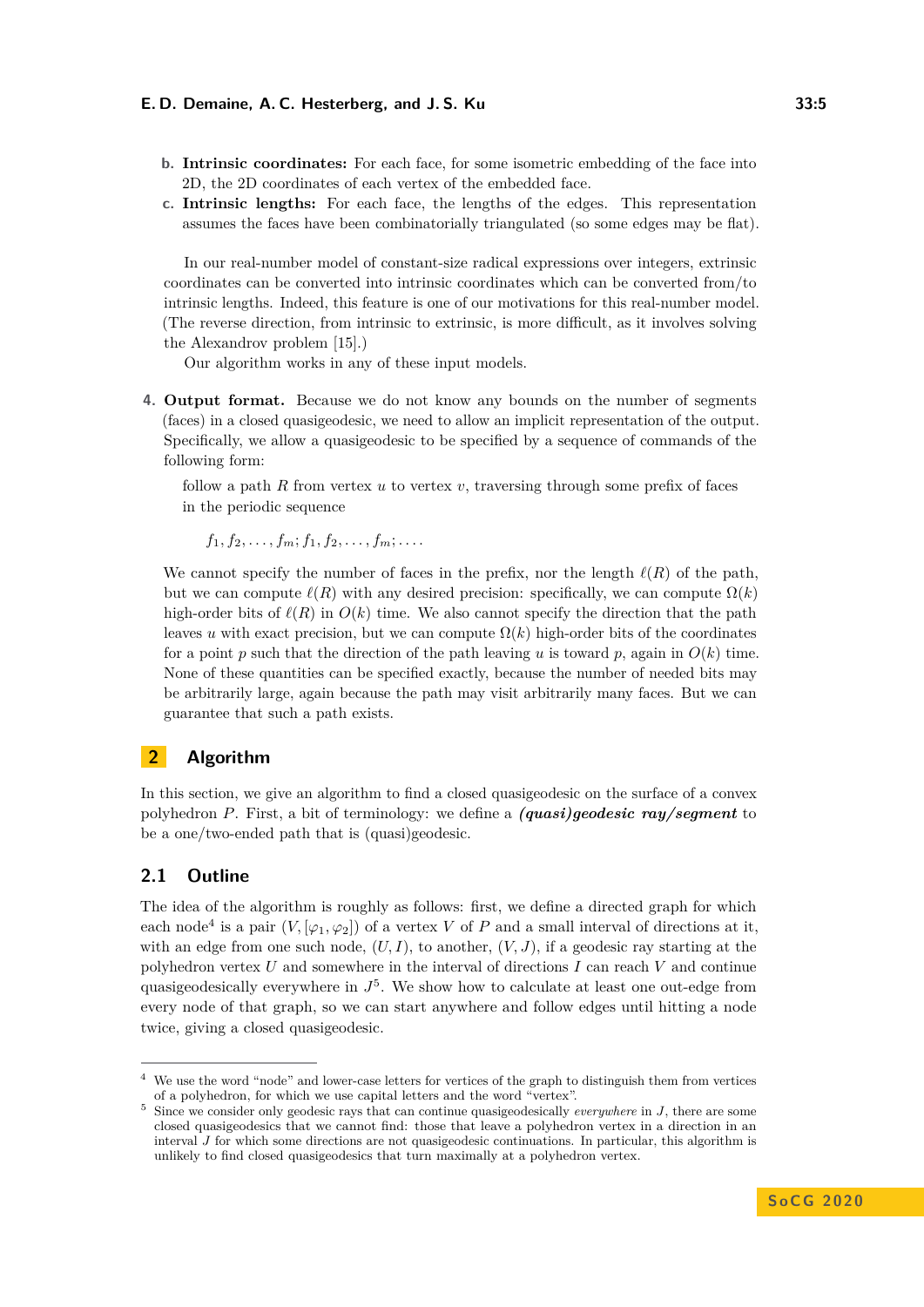<span id="page-5-1"></span>

**Figure 2** A segment of a geodesic is a straight line in the unfolding of the sequence of faces through which it passes, as in this unfolding of a regular dodecahedron.

The key part of this algorithm is to calculate, given a polyhedron vertex *U* and a range of directions as above, another vertex *V* that can be reached starting from that vertex and in that range of directions, even though reaching *V* may require crossing superpolynomially many faces. First we prove some lemmas toward that goal.

**► Definition 2.1.** *If*  $X$  *is a point on the surface of a polyhedron,*  $\varphi$  *is a direction at*  $X$ *, and*  $d > 0$ , then  $R(X, \varphi, d)$  *is the geodesic segment starting at X in the direction*  $\varphi$  *and continuing for a distance d or until it hits a polyhedron vertex, whichever comes first.*<sup>[6](#page-5-0)</sup> *We allow*  $d = \infty$ *; in that case,*  $R(X, \varphi, d)$  *is a geodesic ray.* 

**► Definition 2.2.** *If*  $R(X, \varphi, d)$  *is a geodesic segment or ray, the face sequence*  $F(R(X, \varphi, d))$ *is the (possibly infinite) sequence of faces that*  $R(X, \varphi, d)$  *visits.* 

<span id="page-5-2"></span>► **Lemma 2.3.** *If*  $R_1 = R(X, \varphi_1, \infty)$  *and*  $R_2 = R(X, \varphi_2, \infty)$  *are two geodesic rays from a common starting point X with an angle between them of*  $\theta \in (0, \pi)$ *, the face sequences*  $F(R_1)$ *and F*(*R*2) *are distinct, and the first difference between them occurs at most one face after a geodesic distance of*  $O(L/\theta)$ *.* 

**Proof.** Given a (prefix of)  $F(R_i)$ , the segment of  $R_i$  on it is a straight line, so while  $F(R_1) = F(R_2)$ , the two geodesics  $R_1$  and  $R_2$  form a wedge in a common unfolding, as in Figure [2.](#page-5-1) The distance between the points on the rays at distance *d* from *X* is  $2d \sin \frac{\theta}{2} > d\theta/\pi$ (since  $\frac{\theta}{2} < \frac{\pi}{2}$ ), so at a distance of  $O(L/\theta)$ , that distance is at least *L*. So either  $F(R_1)$  and  $F(R_2)$  differ before then, or the next edge that  $R_1$  and  $R_2$  cross is a different edge, in which case  $F(R_1)$  and  $F(R_2)$  differ in the next face, as claimed.

If we had defined L analogously to  $\ell$  as not just the length of the longest edge but the greatest distance within a face between a polyhedron vertex and an edge not containing it, we could remove the "at most one face after" condition from Lemma [2.3.](#page-5-2)

<span id="page-5-0"></span> $6$  This definition is purely geometric; we reserve calculating these paths for Lemma [2.4.](#page-7-0)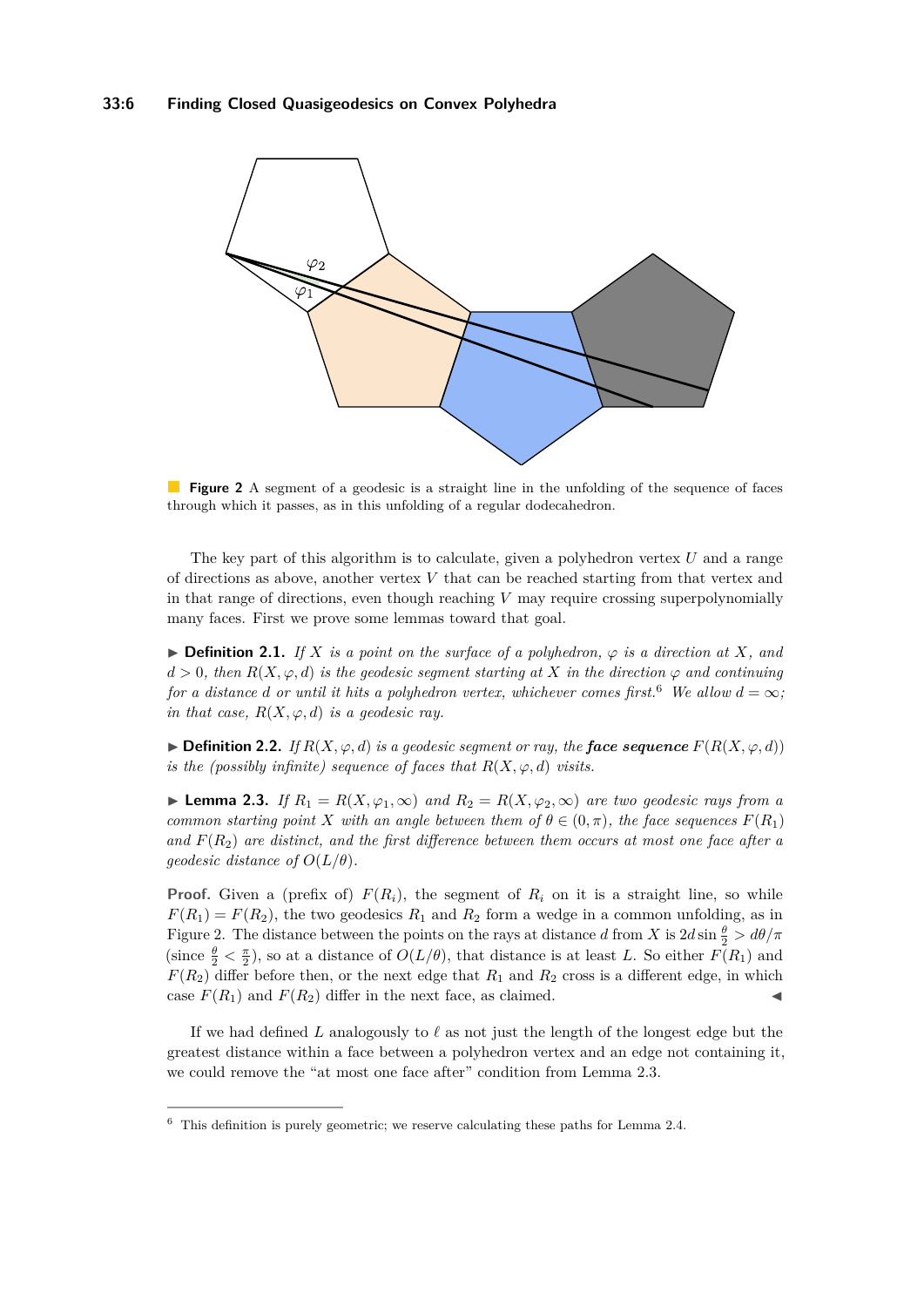<span id="page-6-0"></span>

**Figure 3** Even a short geodesic path between two vertices *u* and *v* may cross many edges. Equally colored faces represent copies of the same face being visited multiple times.

<span id="page-6-1"></span>

**Figure 4** If a geodesic path encounters the same edge twice in nearly the same place and nearly the same direction, as is the case for the thick quasigeodesic path through the center of this figure if every fourth triangle is the same face, it may pass the same sequence of faces in the same order a superpolynomial number of times. Equally colored faces represent copies of the same face being visited multiple times.

## **2.2 Extending Quasigeodesic Rays**

Although Lemma [2.3](#page-5-2) gives a bound on the geodesic distance to the first difference in the face sequences (or one face before it), this gives no bound on the number of faces traversed before that difference, which might be large if the two paths come very close to a polyhedron vertex of high curvature, as in Figure [3,](#page-6-0) or repeat the same sequence of edges many times, as in Figure [4.](#page-6-1)

Nonetheless, in both of these cases, we can describe a geodesic ray's path efficiently: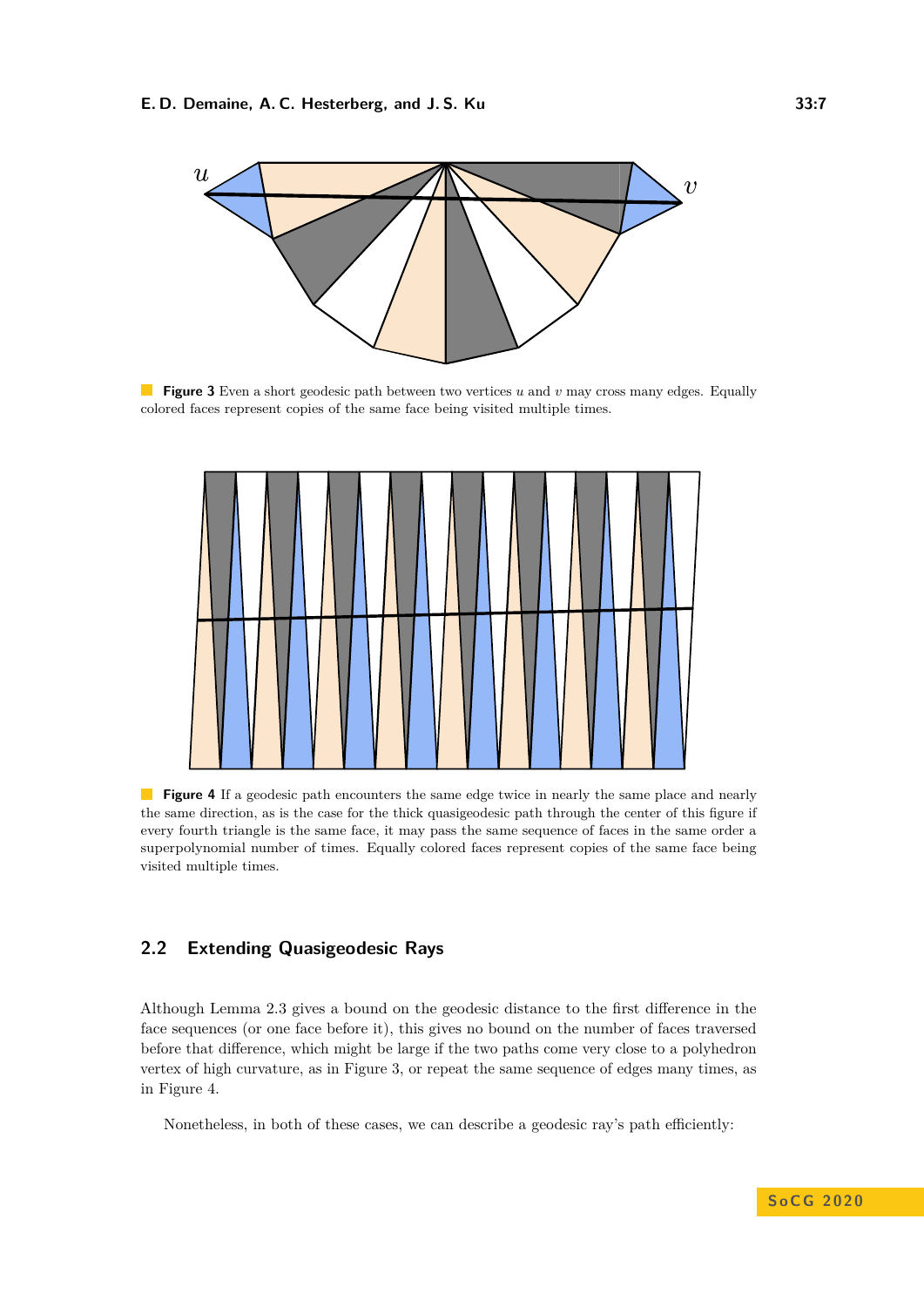#### **33:8 Finding Closed Quasigeodesics on Convex Polyhedra**

<span id="page-7-0"></span>▶ **Lemma 2.4.** *Let*  $R = (X, \varphi, d)$  *be a geodesic segment with*  $d < l$ *. In*  $O(nb)$  *time, we can calculate*  $F(R)$ *, expressed as a sequence*  $S_1$  *of*  $O(n)$  *faces, followed by another sequence*  $S_2$ *of*  $O(n)$  *faces and a distance over which R visits the faces of*  $S_2$  *periodically*<sup>[7](#page-7-1)</sup>. Also, we can *calculate the face, location in the face, and direction of R at its far endpoint (the one other than X).*

**Proof.** First, we prove the geometric fact (without calculating anything) that *R* is periodic from the first time it reenters any already-visited face. Second, we calculate, in *O*(*nb*) time, the path of *R* through the non-periodic part, possibly detecting that *R* hits a vertex. Third, we calculate the path of *R* through the periodic part, in two cases: either *R* reenters each face at the same angle as its first entry, or not.

First, we claim that *R* is periodic from the first time it reenters a vertex: that is, if *R* enters a face f on an edge  $e_1$  and exits<sup>[8](#page-7-2)</sup> at a point  $P_2$  on an edge  $e_2$ , then we claim that *every* time *R* enters *f* by  $e_1$ , it must exit *f* by  $e_2$ , and not any other edge  $e_3^9$  $e_3^9$ . It must exit by a different edge from the edge  $e_1$  by which it entered, so suppose for contradiction that in some visit to f, it enters at a point  $P_1$  on the edge  $e_1$  and exits at a point  $P_3$  on another edge *e*3, as shown in Figure [5.](#page-8-0) If any two of *e*1, *e*2, and *e*<sup>3</sup> are nonincident, then *R* has gone from a point on one edge to a point on a nonincident edge. By the definition of  $\ell$ ,  $R$  cannot do so without traveling a distance at least  $\ell$ , farther than the conditions under which this lemma applies. Otherwise, *e*1, *e*2, and *e*<sup>3</sup> are the three edges of a triangular face, and the total geodesic distance is at least  $d(P_1, P_2) + d(P_1, P_3)$ . Consider the reflection  $e_4$  of  $e_3$  across  $e_2$  and the reflected point  $P_4$  on  $e_4$ . The path from  $P_4$  to  $P_2$  via  $P_1$  is at least the distance from  $P_2$  to  $P_4$ , which is at least the shortest distance from a point on  $e_4$  to a point on  $e_2$ , which is attained at an endpoint of at least one of  $e_2$  and  $e_4$ , say an endpoint of  $e_4$ . The path making that shortest distance (shown in gray) goes through *e*1, so *R* travels at least the distance from  $e_1$  to the opposite vertex, which is at least  $\ell$ , farther than the conditions under which this lemma applies. Hence each edge crossed determines the next edge crossed, so  $F(R)$  is periodic after crossing each edge at most once. Also, there are only  $O(n)$  edges, so after crossing at most  $O(n)$  edges,  $F(R)$  repeats periodically with period  $O(n)$ .

Second, in total time  $O(nb)$ , we calculate the path of *R* before it repeats periodically in each face *f* it enters. Assume we start with an intrinsic representation of the polyhedron, with an isometric embedding of each face. We will represent the direction of a ray in a face by a pair of points, both with  $O(b)$  bits, on the ray in the local coordinate system of that face; the points may or may not themselves be in the face.

Suppose that  $R$  enters  $f$  on an edge  $e'$  from a face  $f'$ . The isometry that takes the instance of  $e'$  in the embedding of  $f'$  to the instance of  $e'$  in the embedding of  $f$  is a linear transformation whose coefficients are  $O(b)$  bits, which we can apply in  $O(b)$  time to the pair of points representing *R* in  $f'$  to get a pair of points  $(x_0, y_0)$  and  $(x_1, y_1)$  representing *R* in *f*, again rounded to  $O(b)$  bits.

For each edge  $e$  of  $f$  with endpoints  $(a, b)$  and  $(c, d)$ , the intersection of the extension of *R*, which has equation  $(x - x_1)(y_0 - y_1) = (x_0 - x_1)(y - y_1)$ , and the extension of *e*, which has equation  $(x - c)(b - d) = (a - c)(y - d)$ , is a point  $(x, y)$  where each of *x* and *y* is a constant-depth arithmetic expressions in  $x_0$ ,  $y_0$ ,  $x_1$ ,  $y_1$ ,  $a$ ,  $b$ ,  $c$ , and  $d$ , so we can compute it in  $O(b)$  time. Then we can check whether x is between a and c (or y is between b and d);

<span id="page-7-1"></span><sup>7</sup> The length of the sequence of faces may be too large to even write down the number of repetitions.

<span id="page-7-2"></span><sup>8</sup> If *R* hits a vertex of that polyhedron face *f*, we say that it exits on each of the two edges of *f* containing that vertex.

<span id="page-7-3"></span><sup>&</sup>lt;sup>9</sup> In particular, *R* cannot exit by a vertex in any visit to  $f$  after the first.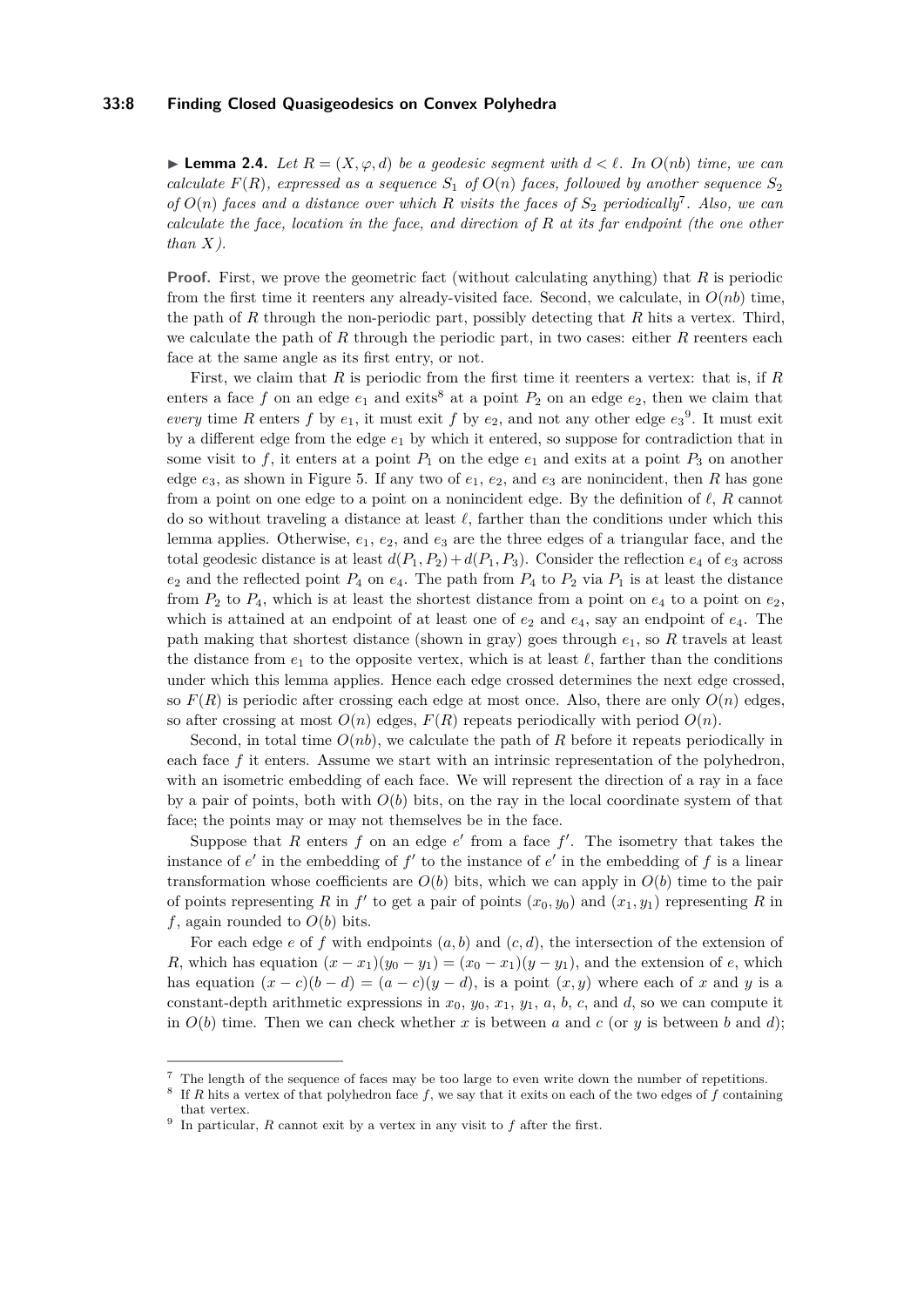<span id="page-8-0"></span>

**Figure 5** If a geodesic visits three edges of the same face, the total distance traveled is at least  $\ell$ .

<span id="page-8-1"></span>

**Figure 6** When a quasigeodesic path passes through the same sequence of faces several times, the unfolding of the faces it passes through repeats regularly.

having *O*(*b*) bits of each is enough to do so by Section [1.2.](#page-2-1) This tells us whether *R* crosses *e*, and we have a pair of points in the embedding of *f* representing *R*, which is exactly what we need to calculate the path of *R* through the next face.

There are  $O(n)$  pairs of a face and an edge of that face, so the total amount of computation before the face sequence repeats periodically is  $O(nb)$ . (If R ends at a polyhedron vertex before then, we calculate so because *R* exits a face by two edges at the same time, and we can compare the  $O(b)$ -bit leaving times in  $O(b)$  time.)

Third, we calculate the periodic part of the path. Consider the shape formed by the faces  $f_1, f_2, \ldots, f_k$  of  $F(R)$  that repeat periodically, as in the bolded part of Figure [6.](#page-8-1) Copies of this shape attach to each other on copies of a repeated edge *e*; that is, the entire shape is translated and possibly rotated to identify the copies of *e*. The composition of the isometries that take  $f_1$  to  $f_2$ ,  $f_2$  to  $f_3$ , and so on is an isometry that takes one copy of  $e$  to the next. By Section [1.2,](#page-2-1) we can check whether the slopes of two copies of *e* are equal (a case with no rotation) or not.

In the case with no rotation, as in Figure [6,](#page-8-1) all copies of each edge *e* are translates of each other by a constant amount, and we can describe all copies of *e* as line segments from  $(x_0 + k\Delta x, y_0 + k\Delta y)$  to  $(x_1 + k\Delta x, y_1 + k\Delta y)$  for some  $x_0, x_1, y_0, y_1, \Delta x, \Delta y$ , and all  $k \in \mathbb{N}$ .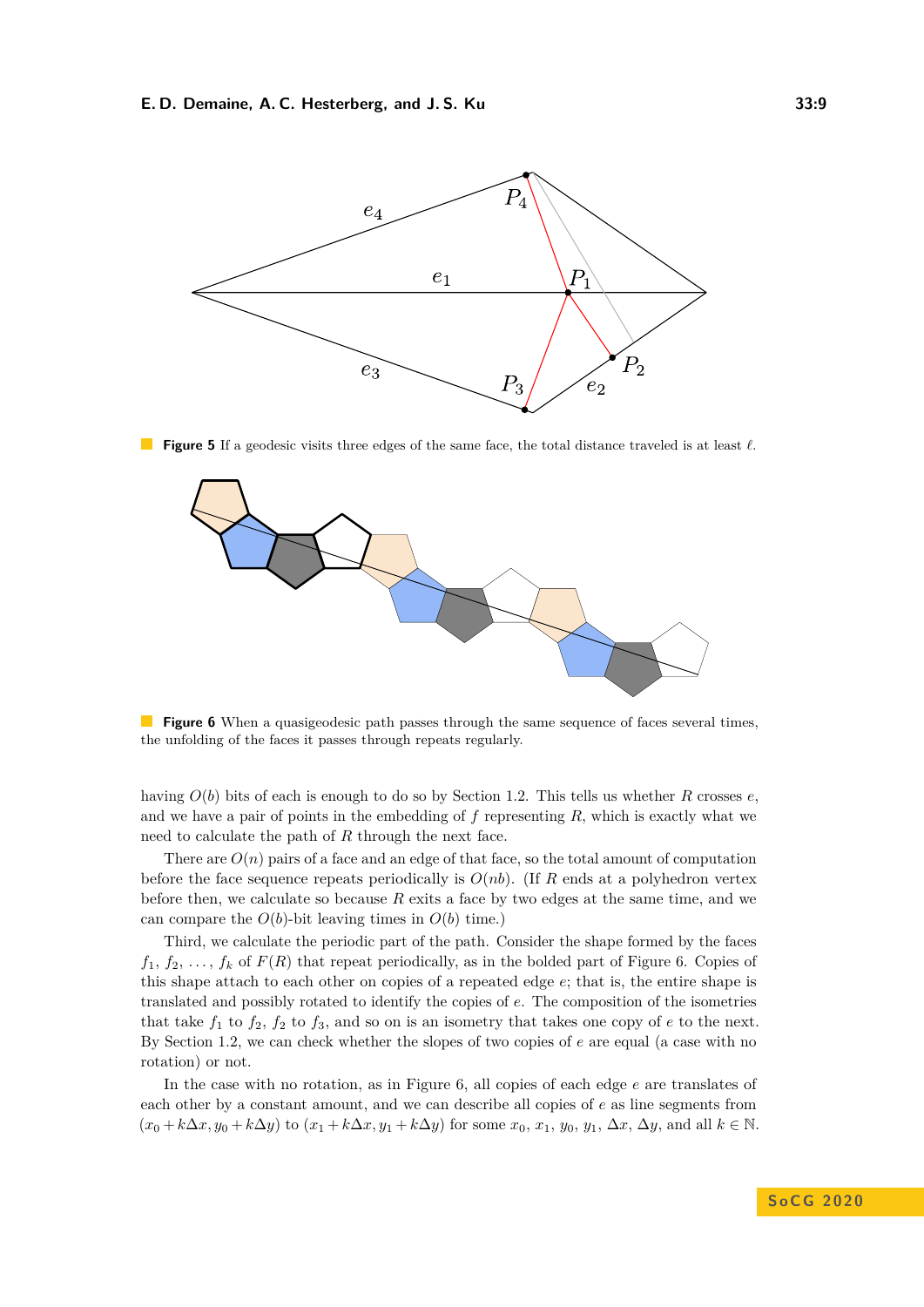#### **33:10 Finding Closed Quasigeodesics on Convex Polyhedra**

Then, given the equation  $(x - x_1)(y_0 - y_1) = (x_0 - x_1)(y - y_1)$  for *R*, we can calculate the intersection of *R* with the lines  $(x - x_0)\Delta y = (y - y_0)\Delta x$  and  $(x - x_1)\Delta y = (y - y_1)\Delta x$  in a constant number of arithmetic operations. One of those intersections is past the first copy of *e* and one is before it; without loss of generality, suppose that the one past the first copy of *e* is at  $(x_0 + \kappa \Delta x, y_0 + \kappa \Delta y)$  for some  $\kappa \in \mathbb{R}^+$ . Then the last copy of *e* that *R* intersects is the one corresponding to  $k = |\kappa|$ . We can calculate that for each edge in the repeated sequence of faces (reusing the same calculated composition of isometries). The edge minimizing the resulting values of  $k$  (with ties broken by the first edge in the sequence of edges of  $F(R)$ ) is the edge by which *R* leaves the periodic sequence of faces.

If there is rotation, all copies of each edge *e* are rotations around a consistent center point  $C = (x_C, y_C)$ . If the first three copies of one endpoint *X* of *e* are  $X_0 = (x_0, y_0), X_1 = (x_1, y_1)$ , and  $X_2 = (x_2, y_2)$ , then we can calculate the equations of the bisectors of  $\overline{X_0 X_1}$  and  $\overline{X_1 X_2}$ in  $O(1)$  arithmetic operations, so we can calculate their intersection, which is  $C$ . All copies of *X* are of the form  $(x_C, y_C) + \sqrt{(x_0 - x_C)^2 + (y_0 - y_C)^2}(\cos(\theta_0 + k\Delta\theta), \sin(\theta_0 + k\Delta\theta))$  for some  $\theta_0$  and  $\theta_1$ . (We calculate trig functions only precisely enough to take a floor: see below.) Then all copies of *X* are on the circle  $(x - x_C)^2 + (y - y_C)^2 = (x_0 - x_C)^2 + (y_0 - y_C)^2$ . We can calculate the (two) intersections of  $R$  with that circle in  $O(1)$  operations. For each intersection  $(x_C, y_C) + \sqrt{(x_0 - x_C)^2 + (y_0 - y_C)^2} (\cos(\theta_0 + \kappa \Delta \theta), \sin(\theta_0 + \kappa \Delta \theta))$ , we can calculate  $k = |\kappa|$  by calculating the first few bits of those trig functions (say, by Taylor expansions). Given such a *k*, the ray *R* intersects the *k*th copy of an edge *e*, then crosses the circle on which all copies of one endpoint of that edge are. However, if that crossing goes from outside to inside the circle, it may happen that *R* intersects both the *k*th and  $(k + 1)$ st copies of *e*, even though it left the circle in between them. So, check whether *R* intersects the  $(k+1)$ st copy of *e*; if so, move on to the next-smallest value of k. There are at most 2*n* endpoints, so after *O*(*n*) such operations, we find the first edge on which *R* leaves the periodic pattern of faces.

<span id="page-9-0"></span>► Corollary 2.5. *A geodesic segment*  $R(X, \varphi, d)$  *can be implicitely representated by*  $O\left(\frac{d}{\ell}\right)$ subpaths, each of which visits a prefix of a periodic sequence of  $O(n)$  faces, which can be *computed in*  $O(n\frac{d}{l}b)$  *time.* 

**Proof.** Apply Lemma [2.4](#page-7-0) to  $R = R(X, \varphi, \frac{\ell}{2})$  to generate a point X<sup>'</sup> and direction  $\varphi'$  of the endpoint of *R* other than *X* that is at least distance  $\frac{\ell}{2}$  from *X* and traverses the prefix of some periodic sequence of  $O(n)$  faces in  $O(nb)$  time. Repeatedly appling Lemma [2.4](#page-7-0) to  $R(X', \varphi', \frac{\ell}{2})$ , and again at most  $2d/\ell$  times proves the claim.

## **2.3 Full Algorithm**

We are now ready to state the algorithm for finding a closed quasigeodesic in quasipolynomial time:

<span id="page-9-1"></span> $\triangleright$  **Theorem 2.6.** *Let P be a convex polyhedron with n vertices all of curvature at least*  $\varepsilon$ *, let*  $L$  *be the length of the longest edge, let*  $\ell$  *be the smallest distance within a face between a vertex and a nonincident edge, let b be the maximum number of bits of an integer in a constant-size radical expression of a real number representing P. Then, in*  $O\left(\frac{n^2}{\epsilon^2}\right)$  $\left(\frac{n^2}{\varepsilon^2}\frac{L}{\ell}b\right)$  time, we can find a *closed quasigeodesic on P. The closed quasigeodesic can be implicitly represented by*  $O\left(\frac{n}{\varepsilon}\right)$ *vertex-to-vertex paths, where each path is composed of*  $O\left(\frac{L}{\ell \varepsilon}\right)$  subpaths each of which visits *some prefix of a periodic sequence of*  $O(n)$  *faces.*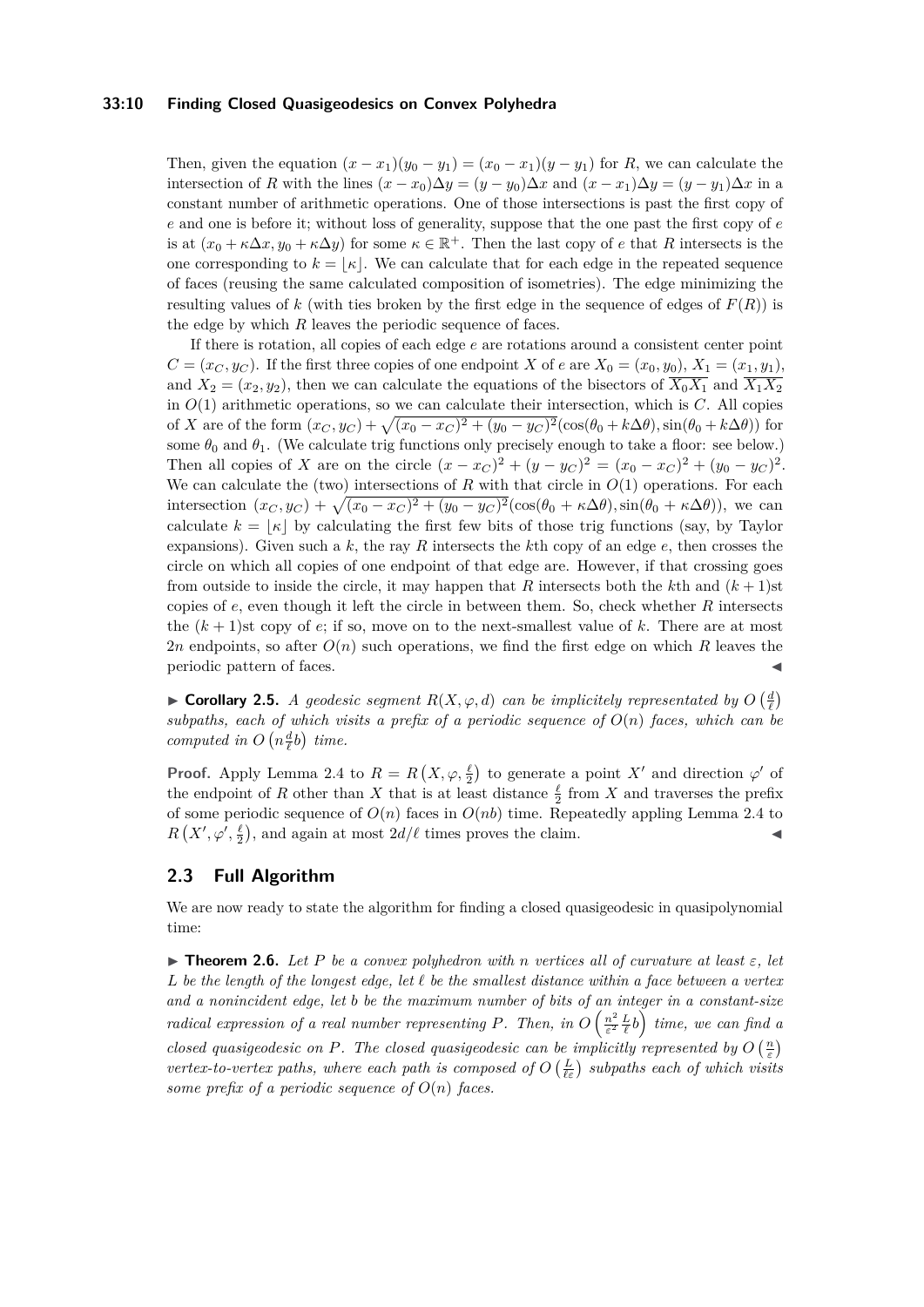**Proof.** For each vertex *V* of *P*, divide the total angle at that vertex (that is, the angles at that vertex in the faces that meet at that vertex) into arcs of size between  $\varepsilon/4$  and  $\varepsilon/2 < \pi$ . making  $O(1/\varepsilon)$  such arcs at each vertex.

Construct a directed graph *G* whose nodes are pairs of a vertex *V* from *P* and one of its arcs *I*, giving the graph  $O(n/\varepsilon)$  nodes, with an edge from a node  $u = (U, I)$  to a node  $v = (V, J)$  if there exists a direction in *I* such that a quasigeodesic ray starting in that direction from the polyhedron vertex *U* hits the polyhedron vertex *V* and can continue from every angle in *J*.

Let  $v = (V, I)$  be a node of *G*, with corresponding vertex *V* and arc *I* spanning angles from  $\varphi_1$  to  $\varphi_2$ . Compute face sequences for  $R_1 = R(V, \varphi_1, L/\varepsilon)$  and  $R_2 = R(V, \varphi_2, L/\varepsilon)$  and compare their face sequences  $F(R_1)$  and  $F(R_2)$ . By Lemma [2.3,](#page-5-2) face sequences  $F(R_1)$  and  $F(R_2)$  differ somewhere, and their first difference determines a polyhedron vertex reachable in the wedge between  $R_1$  and  $R_2$  via a geodesic from *V* n a direction between angles  $\varphi_1$ and  $\varphi_2$ , which can be found by scanning the sequencing. Once we reach such a vertex *U*, a quasigeodesic can exit the vertex anywhere in an angle equal to that vertex's curvature, which is at least  $\varepsilon$ , so for at least one of the arcs *J* of size at most  $\varepsilon/2$  at that vertex, the quasigeodesic can exit anywhere in that arc, so we have found an outgoing edge from node *v* to node  $u = (U, J)$ .

The preceding algorithm computes an outgoing edge from any node in *G*, so we repeatedly traverse outgoing edges of *G* until a node of *G* is repeated. This cycle in *G* exactly corresponds to a closed quasigeodesic on the polyhedron, by the definition of the graph at the start of Section [2.1.](#page-4-2)

This algorithm computes  $O(n/\varepsilon)$  edges of *G* (at most one for every graph node) before finding a cycle. To find an edge, the algorithm computes two face sequences  $F(R_1)$  and *F*(*R*<sub>2</sub>), which by Corollary [2.5](#page-9-0) can each be implicitly represented by  $O\left(\frac{L}{\ell \varepsilon}\right)$  subpaths, each of which visits a prefix of a periodic sequence of  $O(n)$  faces and can be computed in  $O\left(\frac{n}{\varepsilon}\frac{L}{\ell}b\right)$ time. Then the geodesic corresponding to each edge of *G* can be computed through the longest common prefix of these face sequences in the same amount of time. Thus the whole geodesic can be described by  $O(n/\varepsilon)$  such vertex-to-vertex paths, and can be constructed in  $O\left(\frac{n^2}{\varepsilon^2}\right)$  $\frac{n^2}{\varepsilon^2} \frac{L}{\ell} b$  time, as desired.

If *D* is the greatest diameter of a face, then a closed quasigeodesic found by Theorem [2.6](#page-9-1) has length  $O\left(\frac{n}{\varepsilon}(\frac{L}{\varepsilon}+D)\right)$ , because the quasigeodesic visits  $O(n/\varepsilon)$  graph nodes and, by Lemma [2.3,](#page-5-2) goes a distance at most  $L/\varepsilon + D$  between each consecutive pair.

## <span id="page-10-0"></span>**3 Conclusion**

It has been known for seven decades [\[19\]](#page-12-3) that every convex polyhedron has a closed quasigeodesic, but our algorithm is the first finite algorithm to find one. We end with some open problems about extending our approach, though they all seem difficult.

▶ **Open Problem 1.** *Theorem [2.6](#page-9-1)* does not necessarily find a non-self-intersecting *closed quasigeodesic, even though at least three are guaranteed to exist. Is there an algorithm to find one? In particular, can we find the* shortest *closed quasigeodesic?*

Any approach similar to Theorem [2.6](#page-9-1) is unlikely to resolve this, for several reasons:

**1.** Parts of a quasigeodesic could enter a vertex at infinitely many angles. Theorem [2.6](#page-9-1) makes this manageable by grouping similar angles of entry to a vertex, but if similar angles of entry to a vertex are combined, extensions that would be valid for some of them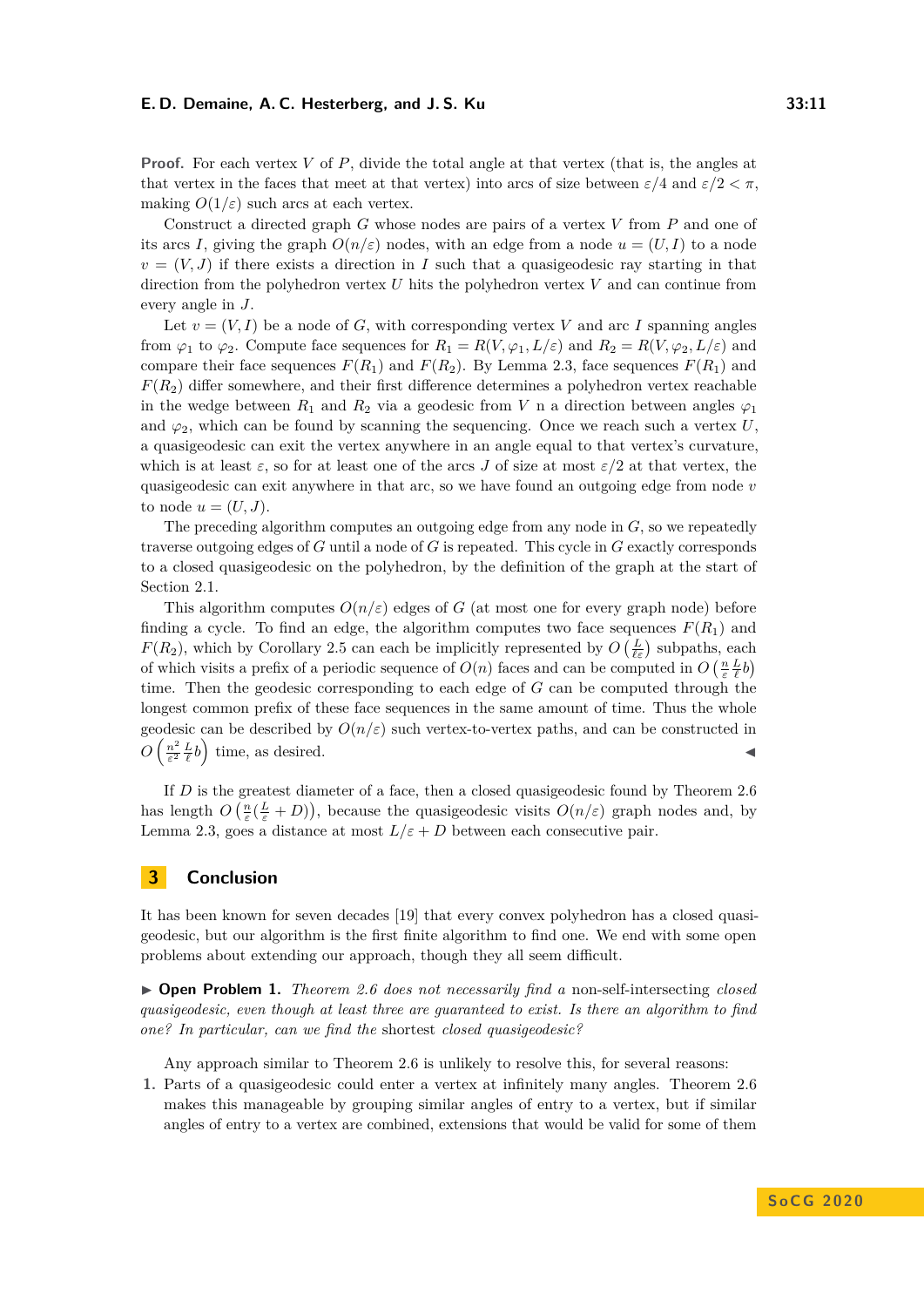#### **33:12 Finding Closed Quasigeodesics on Convex Polyhedra**

but invalid for others are treated as invalid for all of them. For instance, a quasigeodesic found by Theorem [2.6](#page-9-1) will almost never turn by the maximum allowed at any vertex, since exiting a vertex at the maximum possible turn from one entry angle to the vertex may mean exiting it with more of a turn than allowed for another very close entry angle. So there are some closed quasigeodesics not findable by Theorem [2.6,](#page-9-1) and those may include non-self-intersecting ones.

**2.** Given a vertex and a wedge determined by a range of directions from it, we can find *one* vertex in the wedge, but if we wish to find more than one, the problem becomes more complicated. When we seek only one vertex, we only need consider one unfolding of the faces, which the entire wedge stays in until it hits a vertex; when we pass a vertex, the unfoldings on each side of it might be different, so we multiply the size of the problem by 2 every time we pass a vertex. There may, in fact, be exponentially many non-self-intersecting geodesic paths between two vertices: for instance, Aronov and O'Rourke [\[9\]](#page-12-5) give the example of a doubly covered regular polygon, in which a geodesic path may visit every vertex in order around the cycle but may skip vertices.

I **Open Problem 2.** *Theorem [2.6](#page-9-1) is polynomial in not just n but the smallest curvature at a vertex, the length of the longest edge, and the shortest distance within a face between a vertex and an edge not containing it. Are all of those necessary? Can the last be simplified to the length of the shortest side?*

I **Open Problem 3.** *Can the algorithm of Theorem [2.6](#page-9-1) be extended to nonconvex polyhedra?*

I **Open Problem 4.** *Is there an algorithm to find a closed quasigeodesic passing through a number of faces bounded by a polynomial function of n,*  $\varepsilon$ *, L,*  $\ell$ *, and perhaps the minimum total angle of a polyhedron vertex? Does Theorem [2.6](#page-9-1) already have such a bound?*

A single quasigeodesic ray may pass through a number of faces not bounded by a function of those parameters before ceasing to cycle periodically: for instance, the geodesic ray of Figure [4](#page-6-1) does. However, we have no example for which a whole geodesic wedge passes through a number of faces not bounded by a function of those parameters before containing a vertex.

#### **References**

- <span id="page-11-2"></span>**1** Hans Werner Ballmann. Der Satz von Lusternik und Schnirelmann. *Bonner Mathematische Schriften*, 102:1–25, 1978.
- <span id="page-11-1"></span>**2** Werner Ballmann, Gudlaugur Thorbergsson, and Wolfgang Ziller. On the existence of short closed geodesics and their stability properties. In *Seminar on Minimal Submanifolds*, pages 53–63. Princeton University Press, 1983. URL: [https://www.researchgate.](https://www.researchgate.net/profile/Wolfgang_Ziller/publication/268500145_On_the_existence_of_short_closed_geodesics_and_their_stability_properties/links/58de87a7a6fdcc41bf8e987f/On-the-existence-of-short-closed-geodesics-and-their-stability-properties.pdf) [net/profile/Wolfgang\\_Ziller/publication/268500145\\_On\\_the\\_existence\\_of\\_short\\_](https://www.researchgate.net/profile/Wolfgang_Ziller/publication/268500145_On_the_existence_of_short_closed_geodesics_and_their_stability_properties/links/58de87a7a6fdcc41bf8e987f/On-the-existence-of-short-closed-geodesics-and-their-stability-properties.pdf) [closed\\_geodesics\\_and\\_their\\_stability\\_properties/links/58de87a7a6fdcc41bf8e987f/](https://www.researchgate.net/profile/Wolfgang_Ziller/publication/268500145_On_the_existence_of_short_closed_geodesics_and_their_stability_properties/links/58de87a7a6fdcc41bf8e987f/On-the-existence-of-short-closed-geodesics-and-their-stability-properties.pdf) [On-the-existence-of-short-closed-geodesics-and-their-stability-properties.pdf](https://www.researchgate.net/profile/Wolfgang_Ziller/publication/268500145_On_the_existence_of_short_closed_geodesics_and_their_stability_properties/links/58de87a7a6fdcc41bf8e987f/On-the-existence-of-short-closed-geodesics-and-their-stability-properties.pdf).
- <span id="page-11-3"></span>**3** Amir M. Ben-Amram. What is a "pointer machine"? *SIGACT News*, 26(2):88–95, June 1995. [doi:10.1145/202840.202846](https://doi.org/10.1145/202840.202846).
- <span id="page-11-5"></span>**4** A. Bertoni, G. Mauri, and N. Sabadini. Simulations among classes of random access machines and equivalence among numbers succinctly represented. *Annals of Discrete Mathematics*, 25:65–90, 1985.
- <span id="page-11-0"></span>**5** George D. Birkhoff. *Dynamical Systems*, volume 9 of *Colloquium Publications*. American Mathematical Society, 1927. URL: <https://bookstore.ams.org/coll-9>.
- <span id="page-11-4"></span>**6** Christoph Burnikel, Stefan Funke, Kurt Mehlhorn, Stefan Schirra, and Susanne Schmitt. A separation bound for real algebraic expressions. In *Proceedings of the 9th Annual European Symposium on Algorithms*, volume 2161 of *Lecture Notes in Computer Science*, pages 254–265, Aarhus, Denmark, August 2001. URL: [http://graphics.stanford.edu/~sfunke/Papers/](http://graphics.stanford.edu/~sfunke/Papers/ESA01/sepbound01.pdf) [ESA01/sepbound01.pdf](http://graphics.stanford.edu/~sfunke/Papers/ESA01/sepbound01.pdf).